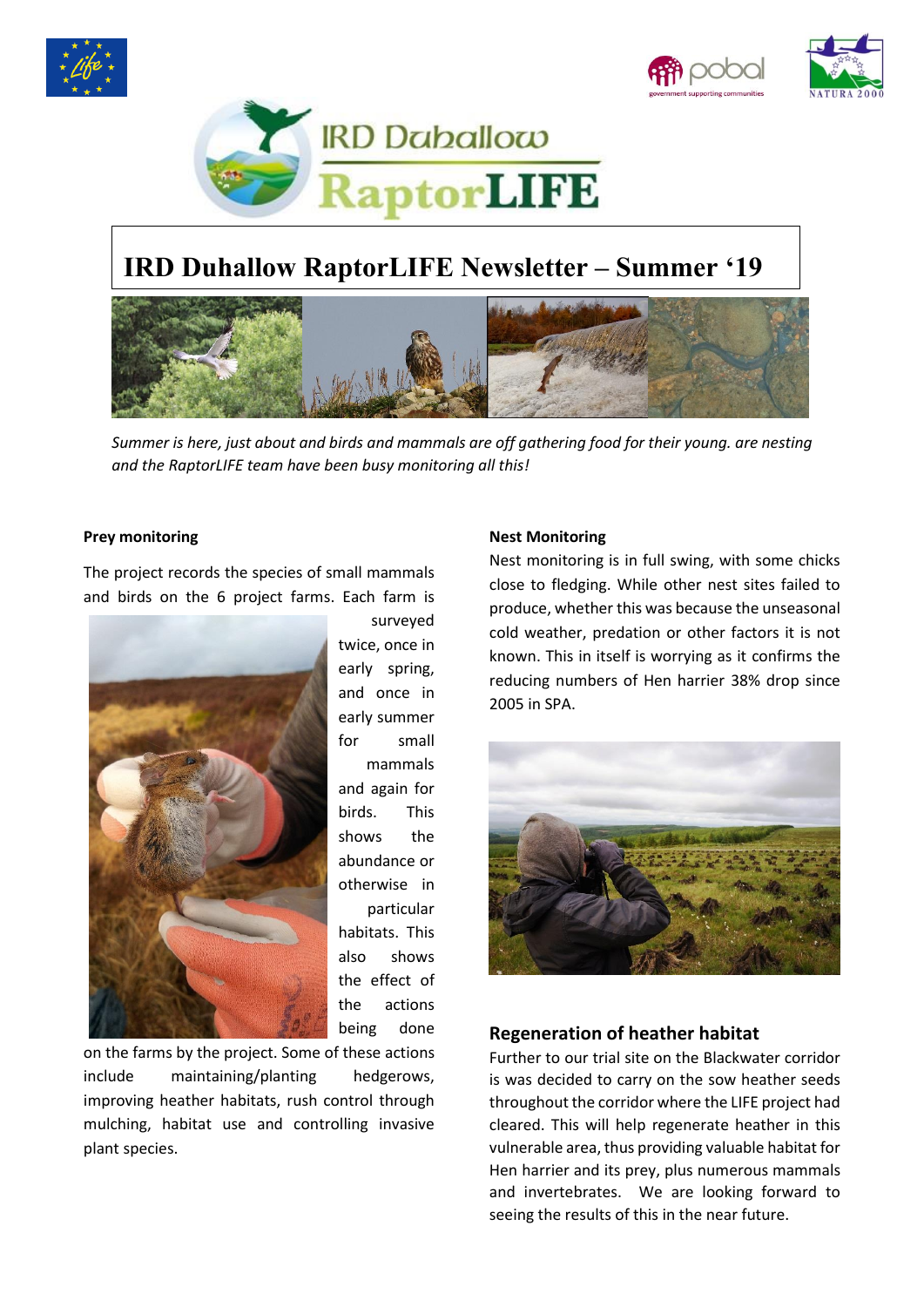# **Himalayan balsam pulling**

The Project have followed on from the success of DuhallowLIFE advocating a non-chemical method for controlling the non-native and highly invasive Himalayan balsam.



Removing the plant by hand In dry conditions, the plants that have been pulled are

left to desiccate and rot. However, when conditions are wet and humid; greater care is required as the newly removed plant can continue growing from nodes along the long stalk. For this reason, the plant needs to be broken up with the



root removed. Shortly even great care will be needed with the plant in flower, as

seedpods form from the flower heads. These spring-loaded pods can expel seeds up to 7m away. The crews are very busy pulling the balsam from dense areas on the river Blackwater, these areas are largely inaccessible making the eradication difficult. The other stretches of the Blackwater and Araglin are showing dividends of all the efforts put in to date. This treatment will help control the erosion on the river as when the balsam would die back in winter it would have left banks exposed. These sites that were once infested with Himalayan balsam are now re-vegetating with native flora and fauna.

IRD Duhallow's LIFE projects would like to acknowledge and thank all of the landowners, supporters and volunteers for their assistance with the projects to date.

*The IRD Duhallow LIFE project is supported through the LIFE financial instrument of the European Community*

### **Farmers river days**

RaptorLIFE invited all its landowners on the River Blackwater and River Araglin, that had their land fenced off from the river by the project to a day on



the river. There was an opportunity to do some angling and casting with some very experienced anglers, but all the landowners found the invertebrates and all the life the river had to

offer too intriguing to depart from. Andrew Gillespie of IFI kept these farmers riveted to his wealth of knowledge that he related to them. There was a second farmer's day on the river two weeks later that RaptorLIFE was asked to speak at.

This was with similar results. We are hoping these



landowners will go out and spread the word about the *life* in the river and by doing so it will create greater awareness, appreciation and respect of the river, which would benefit all.

#### **Further information**

Make sure to keep an eye out for future events hosted at IRD Duhallow in Newmarket. You can find out what's on by checking our Facebook and website pages (addresses listed below).

- **Phone**: +353 (0) 29 22181/60633
- **Web**[: www.duhallowlife.com/raptor-life/](http://www.duhallowlife.com/raptor-life/)
- **Facebook**: @IRDDuhallowLifeProject
- **Email**: [allan.mee@irdduhallow.com](mailto:allan.mee@irdduhallow.com) or [darren.reidy@irdduhallow.com](mailto:darren.reidy@irdduhallow.com) [tomasz.siekaniec@irdduhallow.com](mailto:tomasz.siekaniec@irdduhallow.com) [nuala.oriordan@irdduhallow.com](mailto:nuala.oriordan@irdduhallow.com)